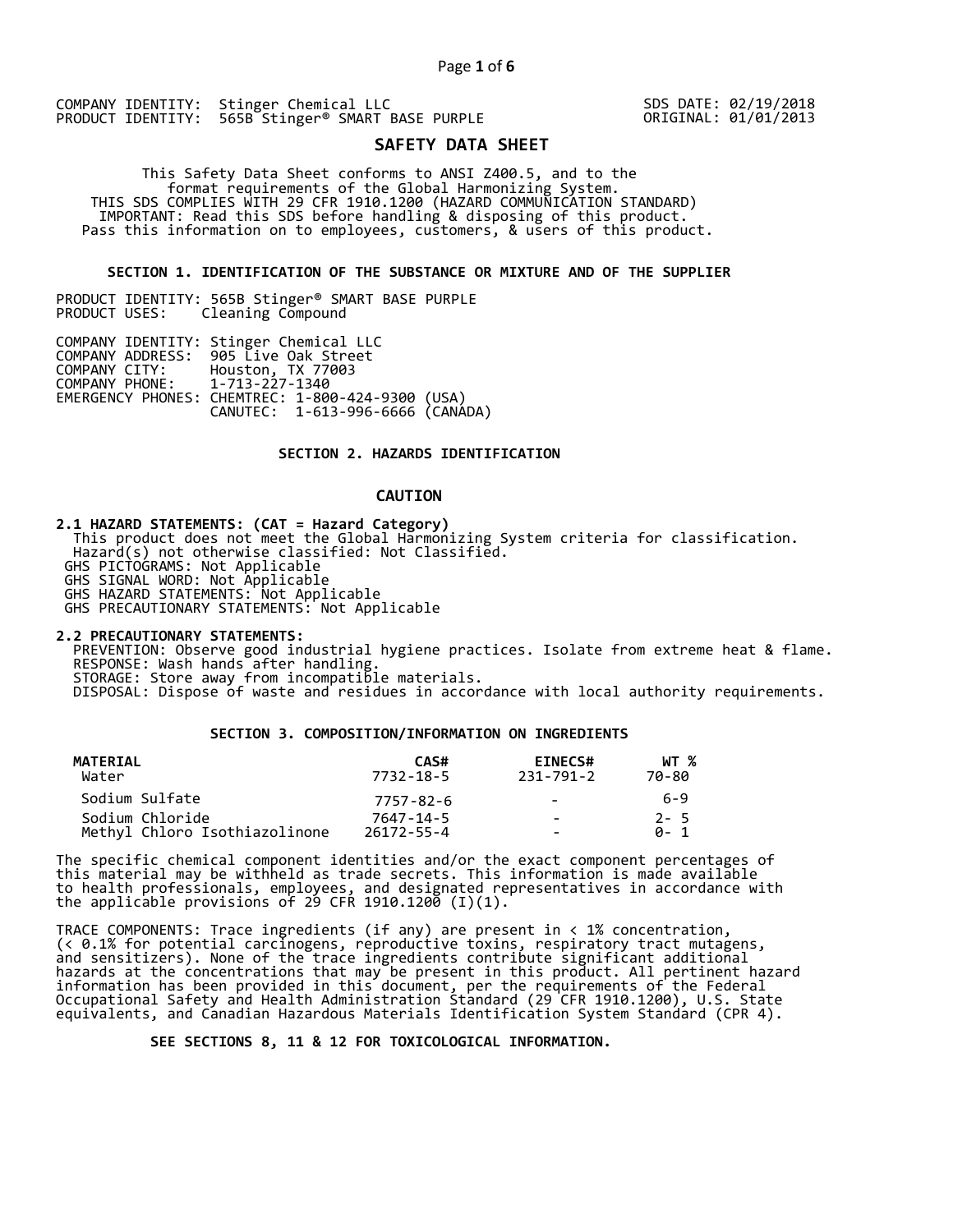COMPANY IDENTITY: Stinger Chemical LLC PRODUCT IDENTITY: 565B Stinger<sup>®</sup> SMART BASE PURPLE

SDS DATE: 02/19/2018 ORIGINAL: 01/01/2013

# **SECTION 4. FIRST AID MEASURES**

4.1 MOST IMPORTANT SYMPTOMS/EFFECTS, ACUTE & CHRONIC: See Section 11 for Symptoms/Effects (acute & chronic).

- 4.2 EYE CONTACT: For eyes, flush with plenty of water for 15 minutes & get medical attention.
- 4.3 SKIN CONTACT: In case of contact with skin immediately remove contaminated clothing. Wash with soap & water.

4.4 INHALATION:

 After high vapor exposure, remove to fresh air. If breathing is difficult, give oxygen. If breathing has stopped, trained personnel should immediately begin artificial respiration. If the heart has stopped, trained personnel should immediately begin cardiopulmonary resuscitation (CPR).

4.5 SWALLOWING: Rinse mouth. GET MEDICAL ATTENTION IMMEDIATELY. Do NOT give liquids to an unconscious or convulsing person.

#### **SECTION 5. FIRE FIGHTING MEASURES**

- 5.1 FIRE & EXPLOSION PREVENTIVE MEASURES: NO open flames.
- 5.2 SUITABLE (& UNSUITABLE) EXTINGUISHING MEDIA: Use dry powder.
- 5.3 SPECIAL PROTECTIVE EQUIPMENT & PRECAUTIONS FOR FIRE FIGHTERS: Water spray may be ineffective on fire but can protect fire-fighters & cool closed containers. Use fog nozzles if water is used. Do not enter confined fire-space without full bunker gear. (Helmet with face shield, bunker coats, gloves & rubber boots).

5.4 SPECIFIC HAZARDS OF CHEMICAL & HAZARDOUS COMBUSTION PRODUCTS: SLIGHTLY COMBUSTIBLE! Isolate from oxidizers, heat, & open flame. Closed containers may explode if exposed to extreme heat. Applying to hot surfaces requires special precautions. Continue all label precautions!

# **SECTION 6. ACCIDENTAL RELEASE MEASURES**

- 6.1 PERSONAL PRECAUTIONS, PROTECTIVE EQUIPMENT & EMERGENCY PROCEDURES: Keep unprotected personnel away. Wear appropriate personal protective equipment given in Section 8.
- 6.2 ENVIRONMENTAL PRECAUTIONS: Keep from entering storm sewers and ditches which lead to waterways.
- 6.3 METHODS & MATERIAL FOR CONTAINMENT & CLEAN-UP: Stop spill at source. Dike and contain. Collect leaking & spilled liquid in sealable containers as far as possible.

# **SECTION 7. HANDLING AND STORAGE**

7.1 PRECAUTIONS FOR SAFE HANDLING: Isolate from oxidizers, heat, & open flame. Avoid prolonged or repeated contact. Consult Safety Equipment Supplier. Avoid free fall of liquid. Ground containers when transferring. Do not flame cut, braze, or weld. Continue all label precautions!

7.2 CONDITIONS FOR SAFE STORAGE, INCLUDING ANY INCOMPATIBILITIES: Isolate from strong oxidants. Do not store above 49 C/120 F. Keep container tightly closed & upright when not in use to prevent leakage.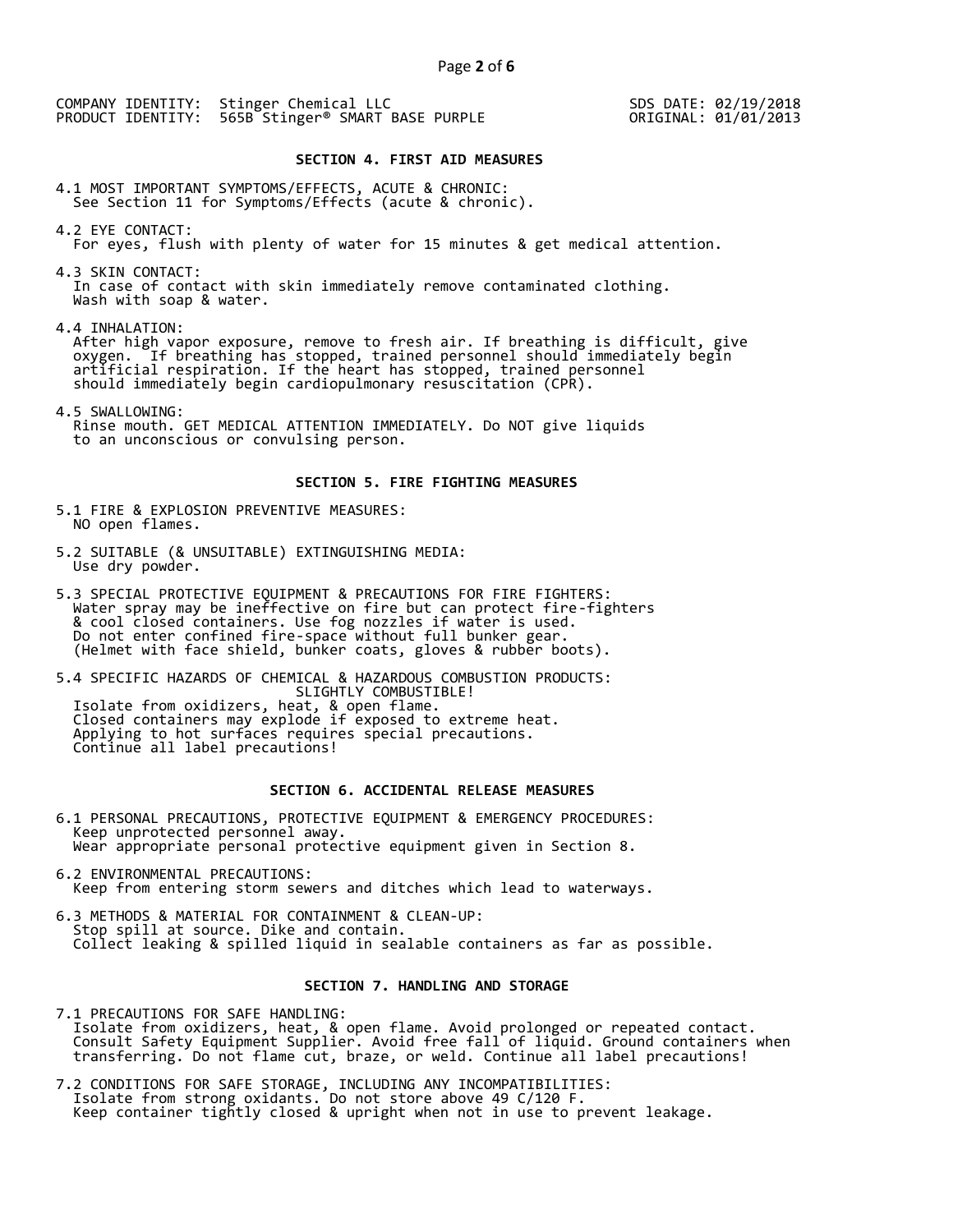SDS DATE: 02/19/2018 ORIGINAL: 01/01/2013

#### **SECTION 8. EXPOSURE CONTROLS/PERSONAL PROTECTION**

| 8.1 EXPOSURE LIMITS:<br>MATERIAL | CAS#        |               | EINECS# TWA (OSHA)             | TLV (ACGIH) |
|----------------------------------|-------------|---------------|--------------------------------|-------------|
| Water                            |             |               | 7732-18-5 231-791-2 None Known | None Known  |
| Sodium Sulfate                   | 7757-82-6   | $\sim$        | None Known                     | None Known  |
| Sodium Chloride                  | 7647-14-5   |               | None Known                     | None Known  |
| Acrylic Thickeners               | Proprietary | $\Delta \phi$ | None Known                     | None Known  |

This product contains no EPA Hazardous Air Pollutants (HAP) in amounts  $> 0.1\%$ .

#### **8.2 APPROPRIATE ENGINEERING CONTROLS:**

RESPIRATORY EXPOSURE CONTROLS

 A respiratory protection program that meets OSHA 29 CFR 1910.134 and ANSI Z86.2 requirements or European Standard EN 149 must be followed whenever workplace conditions warrant a respirator's use.

VENTILATION<br>LOCAL EXHAUST: LOCAL EXHAUST: Necessary MECHANICAL (GENERAL): Acceptable SPECIAL: None OTHER: None Please refer to ACGIH document, "Industrial Ventilation, A Manual of Recommended Practices", most recent edition, for details.

#### **8.3 INDIVIDUAL PROTECTION MEASURES, SUCH AS PERSONAL PROTECTIVE EQUIPMENT:**  PERSONAL PROTECTIONS:

 Wear OSHA Standard goggles or face shield. Consult Safety Equipment Supplier. Wear goggles, face shield, gloves, apron & footwear impervious to material. Wash clothing before reuse.

WORK & HYGIENIC PRACTICES:

 Provide readily accessible eye wash stations & safety showers. Wash at end of each workshift & before eating, smoking or using the toilet. Promptly remove clothing that becomes contaminated. Destroy contaminated leather articles. Launder or discard contaminated clothing.

# **SECTION 9. PHYSICAL & CHEMICAL PROPERTIES**

| APPEARANCE:                                                                                                                                      | Liquid, Blue                              |
|--------------------------------------------------------------------------------------------------------------------------------------------------|-------------------------------------------|
| ODOR:                                                                                                                                            | None                                      |
| ODOR THRESHOLD:                                                                                                                                  | Not Available                             |
| pH (Neutrality):                                                                                                                                 | ~2                                        |
| MELTING POINT/FREEZING POINT:                                                                                                                    |                                           |
| BOILING RANGE (IBP, 50%, Dry Point):                                                                                                             | Not Available<br>> 100 C / > 212 F        |
| FLASH POINT (TÈST METHOD):                                                                                                                       | None                                      |
| EVAPORATION RATE (n-Butyl Acetate=1):                                                                                                            | Not Applicable                            |
| FLAMMABILITY CLASSIFICATION:<br>LOWER FLAMMABLE LIMIT IN AIR (% by vol): Not Available<br>UPPER FLAMMARLE LIMIT IN AIR (% by VOl): Not Available |                                           |
|                                                                                                                                                  |                                           |
| UPPER FLAMMABLE LIMIT IN AIR (% by vol): Not Available                                                                                           |                                           |
| VAPOR PRESSURE (mm of Hg)@20 C                                                                                                                   | 17.5                                      |
| VAPOR DENSITY (air=1):                                                                                                                           | 0.670                                     |
| GRAVITY @ 68/68 F / 20/20 C:                                                                                                                     | 1.12                                      |
| DENSITY:                                                                                                                                         |                                           |
| SPECIFIC GRAVITY (Water=1):                                                                                                                      | 1.14                                      |
| POUNDS/GALLON:                                                                                                                                   | 9.4                                       |
| PARTITION COEFFICIENT (n-Octane/Water):<br>AUTO IGNITION TEMPERATURE                                                                             | Appreciable                               |
|                                                                                                                                                  | Not Available                             |
|                                                                                                                                                  | Not Applicable                            |
| DECOMPOSITION TEMPERATURE:                                                                                                                       | Not Available                             |
| TOTAL VOC'S (TVOC)*:                                                                                                                             | 0.0 Vol% /0.0 g/L / 0.000 Lbs/Gal         |
| NONEXEMPT VOC'S (CVOC)*:                                                                                                                         | 0.0 Vol% /0.0 $\bar{g}/L$ / 0.000 Lbs/Gal |
| HAZARDOUS AIR POLLUTANTS (HAPS):                                                                                                                 | 0.0 Wt% /0.0 g/L / 0.000 Lbs/Gal          |
| NONEXEMPT VOC PARTIAL PRESSURE (mm of Hg @ 20 C)                                                                                                 | 0.0                                       |
| VISCOSITY @ 20 C (ASTM D445):                                                                                                                    | Not Available                             |
| * Using CARB (California Air Resources Board Rules).                                                                                             |                                           |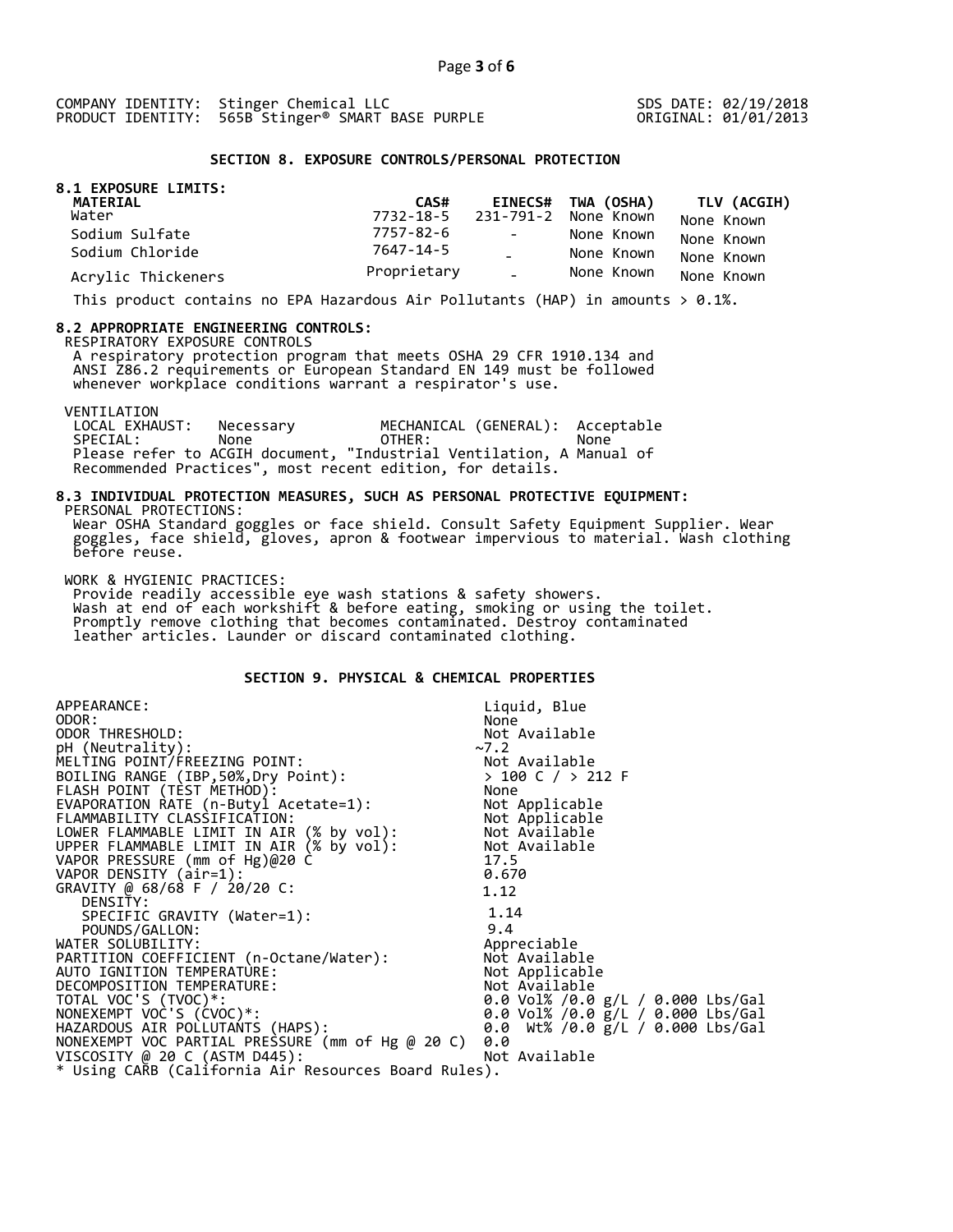COMPANY IDENTITY: Stinger Chemical LLC PRODUCT IDENTITY: 565B Stinger® SMART BASE PURPLE

SDS DATE: 02/19/2018 ORIGINAL: 01/01/2013

# **SECTION 10. STABILITY & REACTIVITY**

10.1 REACTIVITY & CHEMICAL STABILITY: Stable under normal conditions, no hazardous reactions when kept from incompatibles.

10.2 POSSIBILITY OF HAZARDOUS REACTIONS & CONDITIONS TO AVOID: Isolate from oxidizers, heat, & open flame.

10.3 INCOMPATIBLE MATERIALS: Reacts violently with strong oxidants, causing fire & explosion hazard.

10.4 HAZARDOUS DECOMPOSITION PRODUCTS: Carbon Oxides, Sulfur Oxide, Sodium Oxide & Hydroxide from burning.

10.5 HAZARDOUS POLYMERIZATION: Will not occur.

# **SECTION 11. TOXICOLOGICAL INFORMATION**

# **11.1 ACUTE HAZARDS**

 11.11 EYE & SKIN CONTACT: Acute overexposure can cause irritation to skin. Acute overexposure can cause irritation to eyes.

11.12 INHALATION:

 11.13 SWALLOWING: Swallowing can cause abdominal irritation, nausea, vomiting & diarrhea.

#### **11.2 SUBCHRONIC HAZARDS/CONDITIONS AGGRAVATED**

 MEDICAL CONDITIONS AGGRAVATED BY EXPOSURE: Pre-existing disorders of any target organs mentioned in this Document can be aggravated by over-exposure by routes of entry to components of this product. Persons with these disorders should avoid use of this product.

#### **11.3 CHRONIC HAZARDS**

 11.31 CANCER, REPRODUCTIVE & OTHER CHRONIC HAZARDS: This product has no carcinogens listed by IARC, NTP, NIOSH, OSHA or ACGIH, as of this date, greater or equal to 0.1%.

11.32 TARGET ORGANS: May cause damage to target organs, based on animal data.

11.33 IRRITANCY: Irritating to contaminated tissue.

11.34 SENSITIZATION: No component is known as a sensitizer.

11.35 MUTAGENICITY: No known reports of mutagenic effects in humans.

11.36 EMBRYOTOXICITY: No known reports of embryotoxic effects in humans.

11.37 TERATOGENICITY: No known reports of teratogenic effects in humans.

11.38 REPRODUCTIVE TOXICITY: No known reports of reproductive effects in humans.

 A MUTAGEN is a chemical which causes permanent changes to genetic material (DNA) such that the changes will propagate across generational lines. An EMBRYOTOXIN is a chemical which causes damage to a developing embryo (such as: within the first 8 weeks of pregnancy in humans), but the damage does not propagate across generational lines. A TERATOGEN is a chemical which causes damage to a developing fetus, but the damage does not propagate across generational lines. A REPRODUCTIVE TOXIN is any substance which interferes in any way with the reproductive process.

# **11.4 MAMMALIAN TOXICITY INFORMATION**

No mammalian information is available on this product.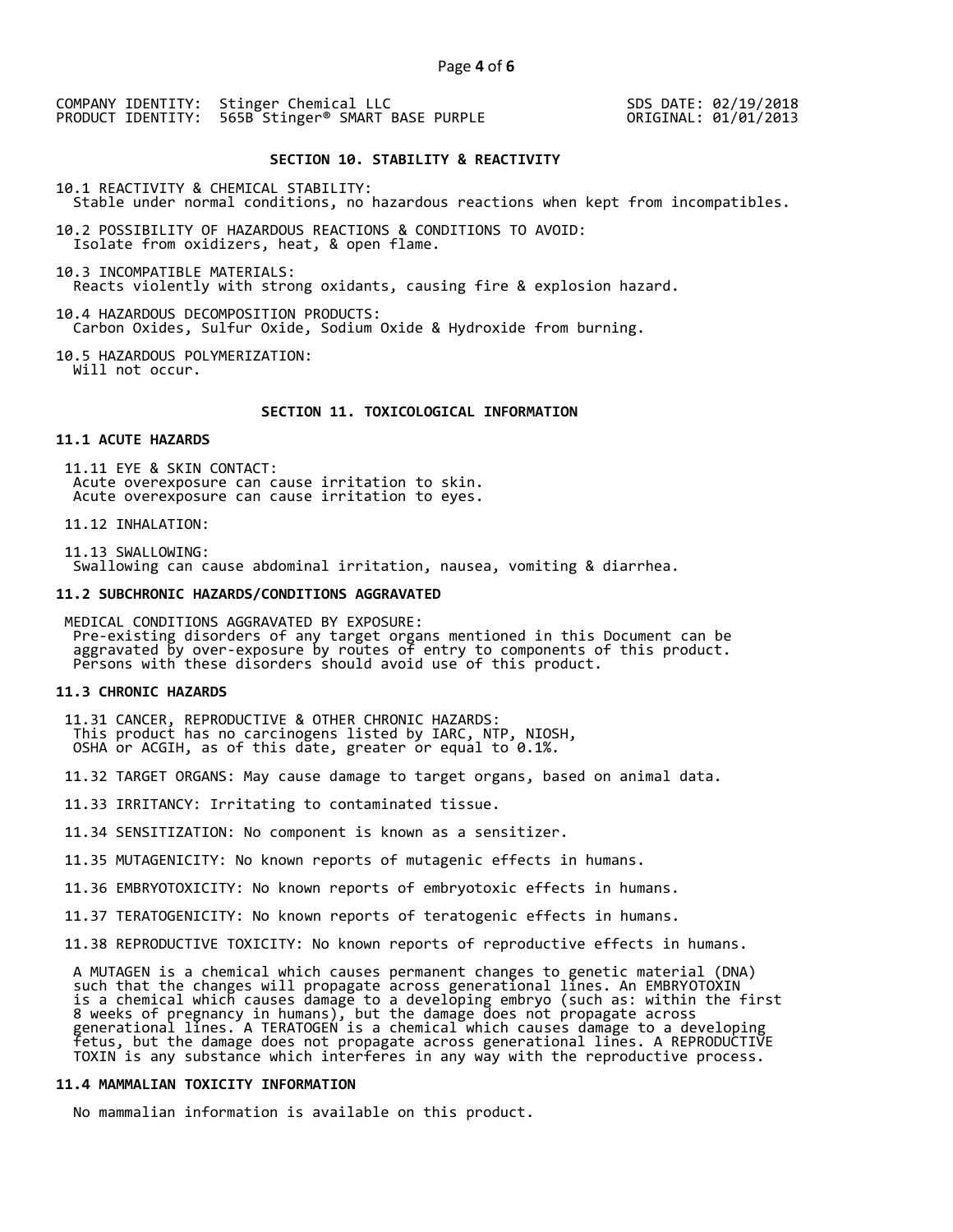COMPANY IDENTITY: Stinger Chemical LLC PRODUCT IDENTITY: 565B Stinger<sup>®</sup> SMART BASE PURPLE SDS DATE: 02/19/2018 ORIGINAL: 01/01/2013

#### **SECTION 12. ECOLOGICAL INFORMATION**

**12.1 ALL WORK PRACTICES MUST BE AIMED AT ELIMINATING ENVIRONMENTAL CONTAMINATION.** 

12.2 EFFECT OF MATERIAL ON PLANTS AND ANIMALS: This product may be harmful or fatal to plant and animal life if released into the environment. Refer to Section 11 (Toxicological Information) for further data on the effects of this product's components on test animals.

12.3 EFFECT OF MATERIAL ON AQUATIC LIFE: No aquatic environmental information is available on this product.

12.4 MOBILITY IN SOIL Mobility of this material has not been determined.

12.5 DEGRADABILITY This product is completely biodegradable.

12.6 ACCUMULATION

Bioaccumulation of this product has not been determined.

# **SECTION 13. DISPOSAL CONSIDERATIONS**

Processing, use or contamination may change the waste disposal requirements. Do not dispose of on land, in surface waters, or in storm drains. Waste should be recycled or disposed of in accordance with regulations. Large amounts should be collected for reuse or consigned to licensed waste haulers for disposal. **ALL DISPOSAL MUST BE IN ACCORDANCE WITH ALL FEDERAL, STATE, PROVINCIAL, AND LOCAL REGULATIONS. IF IN DOUBT, CONTACT PROPER AGENCIES.** 

#### **SECTION 14. TRANSPORT INFORMATION**

MARINE POLLUTANT: No DOT/TDG SHIP NAME: Not Regulated DRUM LABEL:<br>IATA / ICAO:<br>IMO / IMDG: Not Regulated Not Regulated EMERGENCY RESPONSE GUIDEBOOK NUMBER: None

# **SECTION 15. REGULATORY INFORMATION**

**15.1 EPA REGULATION: SARA SECTION 311/312 HAZARDS: None Known** 

All components of this product are on the TSCA list. SARA Title III Section 313 Supplier Notification This product contains the indicated <\*> toxic chemicals subject to the reporting requirements of Section 313 of the Emergency Planning & Community Right-To-Know Act of 1986 & of 40 CFR 372. This information must be included in all MSDSs that are copied and distributed for this material.

# **15.2 STATE REGULATIONS:**

US. California Proposition 65 This product may contain chemical(s) known to the state of California to cause cancer and/or birth defects.

# **15.3 INTERNATIONAL REGULATIONS**

 The identified components of this product are listed on the chemical inventories of the following countries:

 Australia (AICS), Canada (DSL or NDSL), China (IECSC), Europe (EINECS, ELINCS), Japan (METI/CSCL, MHLW/ISHL), South Korea (KECI), New Zealand (NZIoC), Philippines (PICCS), Switzerland (SWISS), Taiwan (NECSI), USA (TSCA).

#### **15.4 CANADA: WORKPLACE HAZARDOUS MATERIALS INFORMATION SYSTEM (WHMIS)**

D2B: Irritating to skin / eyes.

 This product was classified using the hazard criteria of the Controlled Products Regulations (CPR). This Document contains all information required by the CPR.